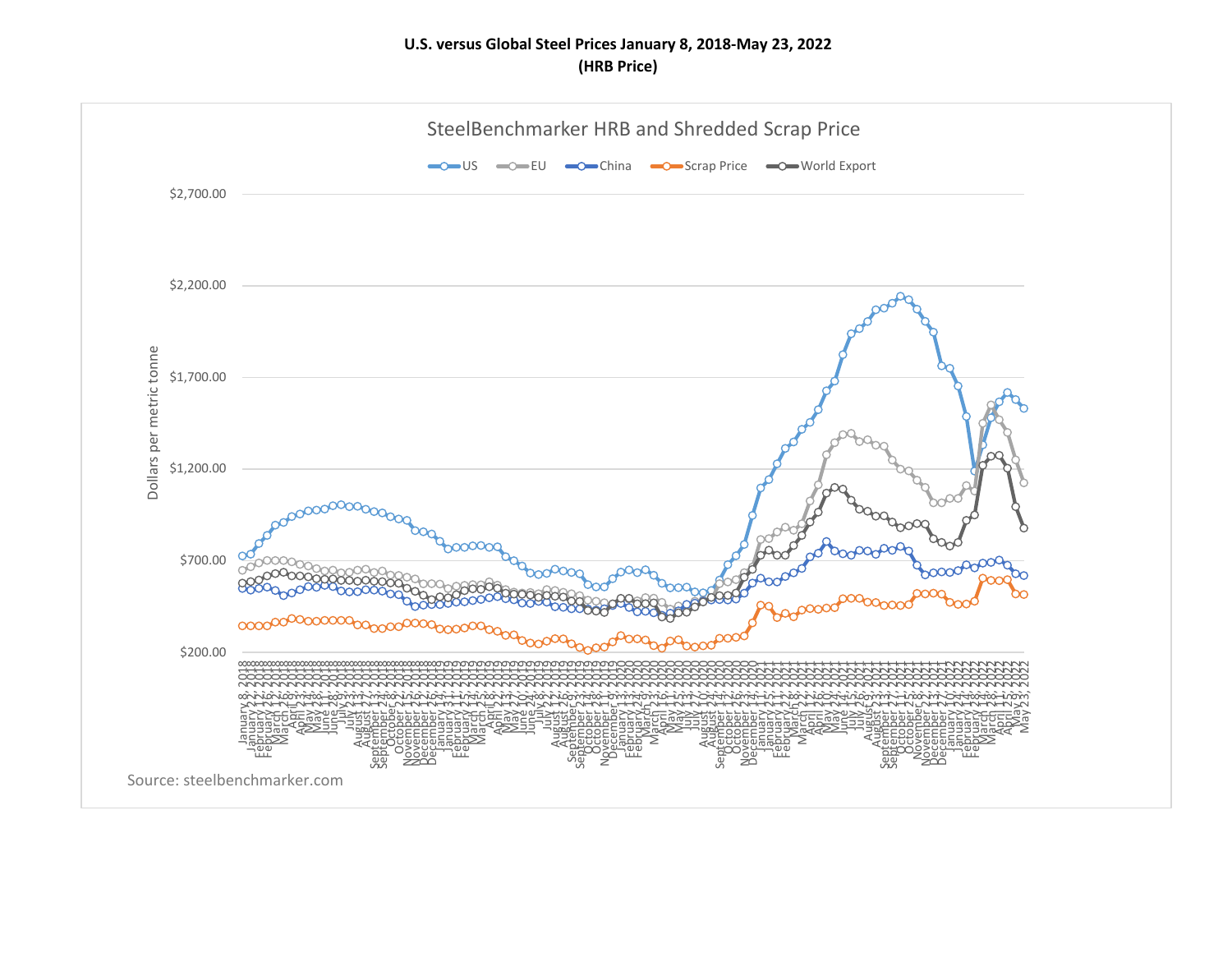|                       | <b>US</b>   |      | EU          |     | China       |      | <b>Scrap Price</b> |     | <b>World Export</b>    |     | US-China Price<br>Difference |     | <b>US-Europe Price</b> | Difference Capacity Utilization |
|-----------------------|-------------|------|-------------|-----|-------------|------|--------------------|-----|------------------------|-----|------------------------------|-----|------------------------|---------------------------------|
| January 8, 2018 \$    | 726.00 \$   |      | 648.00 \$   |     | 549.00 \$   |      | 345.00 \$          |     | 578.00 \$              |     | 177.00 \$                    |     | 78.00                  |                                 |
|                       |             |      |             |     |             |      |                    |     |                        |     | 196.00 \$                    |     | 69.00                  |                                 |
| January 22, 2018 \$   | 736.00 \$   |      | 667.00      | -\$ | 540.00 \$   |      | 345.00             | -\$ | 586.00 \$<br>595.00 \$ |     | 245.00 \$                    |     | 106.00                 |                                 |
| February 12, 2018 \$  | 794.00      | - \$ | 688.00 \$   |     | 549.00      | - \$ | 345.00             | -\$ |                        |     | 282.00 \$                    |     | 136.00                 |                                 |
| February 26, 2018 \$  | 838.00      | - \$ | 702.00 \$   |     | 556.00      | - \$ | 345.00             | -\$ | $617.00$ \$            |     |                              |     |                        |                                 |
| March 12, 2018 \$     | 894.00      | - \$ | 701.00 \$   |     | 538.00 \$   |      | 365.00             | -\$ | 630.00 \$              |     | 356.00%                      |     | 193.00                 |                                 |
| March 26, 2018 \$     | 909.00      | - \$ | 701.00 \$   |     | 510.00 \$   |      | 365.00             | -\$ | 637.00 \$              |     | 399.00 \$<br>417.00 \$       |     | 208.00                 |                                 |
| April 9, 2018 \$      | 941.00      | - \$ | 694.00      | -\$ | 524.00 \$   |      | 385.00             | -\$ | $617.00$ \$            |     |                              |     | 247.00                 |                                 |
| April 23, 2018 \$     | 955.00      | - \$ | 680.00 \$   |     | 542.00      | - \$ | 380.00             | -\$ | $617.00$ \$            |     | 413.00 \$                    |     | 275.00                 |                                 |
| May 14, 2018 \$       | 972.00      | -\$  | 671.00      | -\$ | 559.00 \$   |      | 370.00             | -\$ | 612.00                 | -\$ | 413.00 \$                    |     | 301.00                 |                                 |
| May 28, 2018 \$       | 976.00      | -\$  | 657.00 \$   |     | 555.00      | - \$ | 370.00             | -\$ | 602.00                 | -\$ | 421.00                       | \$  | 319.00                 |                                 |
| June 11, 2018 \$      | 982.00      | - \$ | 644.00 \$   |     | 566.00 \$   |      | 375.00 \$          |     | 599.00                 | -\$ | 416.00                       | \$. | 338.00                 | 74.80%                          |
| June 28, 2018 \$      | 1,000.00    | - \$ | 649.00      | -\$ | 559.00 \$   |      | 375.00             | -\$ | $601.00$ \$            |     | 441.00                       | \$  | 351.00                 |                                 |
| July 9, 2018 \$       | 1,006.00    | - \$ | 634.00 \$   |     | 535.00 \$   |      | 375.00             | -\$ | 593.00 \$              |     | 471.00                       | -\$ | 372.00                 |                                 |
| July 23, 2018 \$      | 995.00      | -\$  | 637.00      | -\$ | 530.00 \$   |      | 375.00             | -\$ | 593.00                 | -\$ | 465.00                       | \$  | 358.00                 | 75.50%                          |
| August 13, 2018 \$    | 997.00      | - \$ | 649.00 \$   |     | $531.00$ \$ |      | 350.00             | -\$ | 588.00                 | -\$ | 466.00                       | \$  | 348.00                 |                                 |
| August 27, 2018 \$    | 981.00      | - \$ | 654.00 \$   |     | 542.00 \$   |      | 350.00             | -\$ | 594.00                 | -\$ | 439.00                       | \$. | 327.00                 | 79.30%                          |
| September 13, 2018 \$ | 968.00      | - \$ | 636.00      | -\$ | 540.00      | - \$ | 330.00             | -\$ | 588.00                 | -\$ | 428.00                       | \$  | 332.00                 | 80.20%                          |
| September 24, 2018 \$ | 961.00      | -\$  | 644.00      | -\$ | 534.00 \$   |      | 330.00             | -\$ | 586.00                 | -\$ | 427.00                       | \$  | 317.00                 |                                 |
| October 8, 2018 \$    | 940.00      | -\$  | 622.00      | -\$ | 519.00      | - \$ | 340.00             | \$  | 579.00                 | -\$ | 421.00                       | \$. | 318.00                 | 80.20%                          |
| October 22, 2018 \$   | 928.00      | - \$ | $620.00$ \$ |     | 515.00%     |      | 340.00             | -\$ | 577.00                 | -\$ | 413.00                       | \$  | 308.00                 | 77.70%                          |
| November 15, 2018 \$  | 920.00      | - \$ | $610.00$ \$ |     | 479.00 \$   |      | 360.00             | -\$ | 550.00 \$              |     | 441.00                       | \$. | 310.00                 | 82.10%                          |
| November 26, 2018 \$  | 864.00      | - \$ | 601.00      | -\$ | 450.00 \$   |      | 360.00             | -\$ | $533.00$ \$            |     | 414.00                       | \$  | 263.00                 | 73.30%                          |
| December 12, 2018 \$  | 858.00      | - \$ | 574.00 \$   |     | 458.00 \$   |      | 357.00             | -\$ | 512.00 \$              |     | 400.00                       | \$  | 284.00                 | 80.00%                          |
| December 26, 2018 \$  | 846.00      | - \$ | 575.00 \$   |     | 461.00 \$   |      | 352.00             | -\$ | 488.00 \$              |     | 385.00                       | \$. | 271.00                 | 80.00%                          |
| January 14, 2019 \$   | $806.00$ \$ |      | $573.00$ \$ |     | 461.00 \$   |      | 328.00             | -\$ | $503.00$ \$            |     | 345.00                       | \$  | 233.00                 | 79.80%                          |
| January 31, 2019 \$   | 764.00      | -\$  | 548.00 \$   |     | 467.00 \$   |      | 324.00             | -\$ | 498.00 \$              |     | 297.00                       | \$  | 216.00                 | 80.07%                          |
| February 11, 2019 \$  | 773.00      | - \$ | 561.00      | -\$ | 474.00      | - \$ | 327.00             | -\$ | 515.00                 | -\$ | 299.00                       | \$  | 212.00                 | 77.90%                          |
| February 25, 2019 \$  | 773.00      | - \$ | 566.00 \$   |     | 476.00      | - \$ | 333.00             | \$  | 537.00                 | -\$ | 297.00                       | \$  | 207.00                 | 81.00%                          |
| March 14, 2019 \$     | 781.00      | - \$ | 570.00 \$   |     | 483.00 \$   |      | 345.00 \$          |     | 547.00                 | -\$ | 298.00                       | \$  | 211.00                 | 78.30%                          |
| March 25, 2019 \$     | 783.00 \$   |      | 569.00 \$   |     | 489.00 \$   |      | 345.00 \$          |     | 544.00 \$              |     | 294.00 \$                    |     | 214.00                 | 82.90%                          |
| April 8, 2019 \$      | 773.00 \$   |      | 585.00 \$   |     | 498.00 \$   |      | 324.00 \$          |     | 558.00 \$              |     | 275.00 \$                    |     | 188.00                 | 82.80%                          |
| April 22, 2019 \$     | 776.00 \$   |      | 567.00 \$   |     | 504.00 \$   |      | 315.00 \$          |     | 550.00 \$              |     | 272.00 \$                    |     | 209.00                 | 76.00%                          |
| May 13, 2019 \$       | 722.00 \$   |      | 543.00 \$   |     | 493.00 \$   |      | 293.00 \$          |     | 523.00 \$              |     | 229.00 \$                    |     | 179.00                 | 82.80%                          |
| May 27, 2019 \$       | 700.00 \$   |      | 529.00 \$   |     | 487.00 \$   |      | 296.00 \$          |     | 518.00 \$              |     | 213.00 \$                    |     | 171.00                 | 81.30%                          |
| June 10, 2019 \$      | 671.00 \$   |      | 524.00 \$   |     | 469.00 \$   |      | 265.00 \$          |     | 517.00 \$              |     | 202.00 \$                    |     | 147.00                 | 80.60%                          |
| June 24, 2019 \$      | 633.00 \$   |      | 527.00 \$   |     | 467.00 \$   |      | 251.00 \$          |     | 513.00 \$              |     | 166.00 \$                    |     | 106.00                 | 80.50%                          |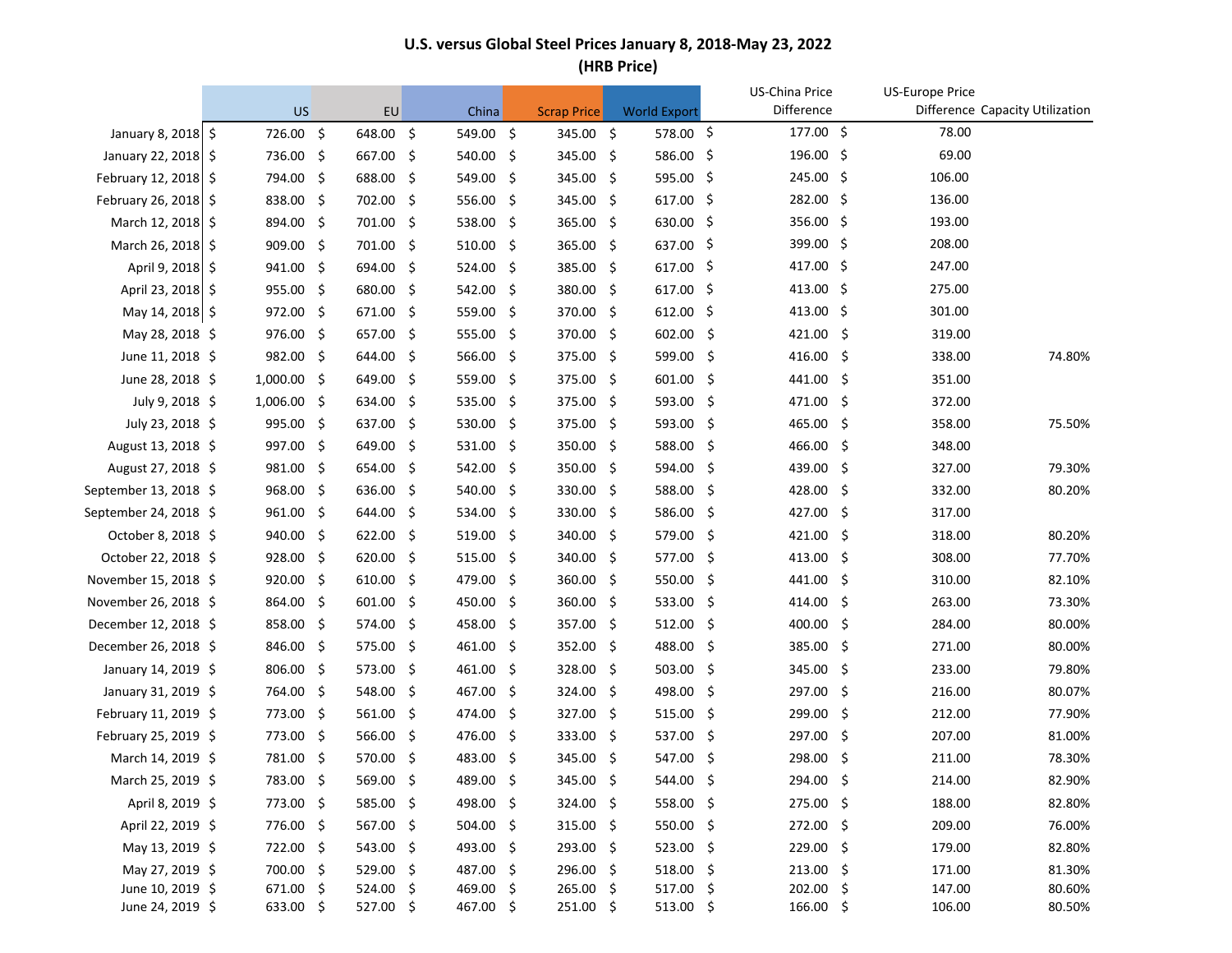| July 8, 2019 \$       | 625.00 \$     |      | 520.00              | -\$ | 478.00              | -\$  | 246.00    | \$  | 500.00        | \$   | 147.00              | \$  | 105.00 | 79.40% |
|-----------------------|---------------|------|---------------------|-----|---------------------|------|-----------|-----|---------------|------|---------------------|-----|--------|--------|
| July 22, 2019 \$      | 631.00 \$     |      | 543.00              | -\$ | 474.00 \$           |      | 261.00    | \$  | 511.00        | \$   | 157.00              | \$  | 88.00  | 80.40% |
| August 12, 2019 \$    | 654.00        | - \$ | $538.00$ \$         |     | 449.00 \$           |      | 275.00    | \$  | 506.00        | \$   | 205.00              | -\$ | 116.00 | 80.20% |
| August 26, 2019 \$    | 644.00        | - \$ | 528.00              | -\$ | 446.00 \$           |      | 274.00    | -\$ | 502.00        | \$   | 198.00              | -\$ | 116.00 | 80.80% |
| September 9, 2019 \$  | 636.00 \$     |      | $520.00$ \$         |     | 438.00 \$           |      | 247.00    | \$  | 480.00        | \$   | 198.00              | -\$ | 116.00 | 79.60% |
| September 23, 2019 \$ | 629.00 \$     |      | $510.00$ \$         |     | 438.00 \$           |      | 227.00    | \$  | 478.00        | \$   | 191.00              | -\$ | 119.00 | 79.60% |
| October 14, 2019 \$   | 570.00 \$     |      | 485.00 \$           |     | 437.00 \$           |      | 211.00    | \$  | 429.00 \$     |      | $133.00\frac{1}{5}$ |     | 85.00  | 78.70% |
| October 28, 2019 \$   | 557.00        | - \$ | 479.00 \$           |     | 431.00 \$           |      | 225.00    | \$  | 425.00 \$     |      | $126.00$ \$         |     | 78.00  | 80.70% |
| November 11, 2019 \$  | 557.00        | - \$ | 471.00              | \$  | 438.00 \$           |      | 229.00    | \$  | 418.00        | \$   | 119.00              | -\$ | 86.00  | 81.10% |
| December 9, 2019 \$   | 602.00 \$     |      | 458.00              | -\$ | $456.00\frac{1}{5}$ |      | 257.00    | \$  | 465.00        | \$   | 146.00              | -\$ | 144.00 | 78.70% |
| January 13, 2020 \$   | 638.00 \$     |      | 488.00              | -\$ | 467.00 \$           |      | 292.00    | \$  | 495.00        | \$   | 171.00              | -\$ | 150.00 | 82.50% |
| February 13, 2020 \$  | 650.00        | - \$ | 491.00 \$           |     | 445.00 \$           |      | 273.00    | \$  | 495.00        | \$   | 205.00              | -\$ | 159.00 | 81.40% |
| February 24, 2020 \$  | 635.00 \$     |      | 481.00 \$           |     | 421.00 \$           |      | 274.00    | \$  | 465.00 \$     |      | 214.00              | -\$ | 154.00 | 81.50% |
| March 9, 2020 \$      | 651.00        | - \$ | 499.00              | -\$ | 424.00 \$           |      | 268.00    | \$  | 466.00        | \$   | 227.00              | -\$ | 152.00 | 81.60% |
| March 23, 2020 \$     | $621.00$ \$   |      | 496.00              | -\$ | 416.00 \$           |      | 237.00    | \$  | 470.00 \$     |      | 205.00              | -\$ | 125.00 | 79.40% |
| April 16, 2020 \$     | 577.00        | - \$ | 473.00 \$           |     | 403.00 \$           |      | 223.00    | \$  | 393.00        | \$   | 174.00 \$           |     | 104.00 | 56.10% |
| May 11, 2020 \$       | 552.00        | - \$ | 436.00 \$           |     | 414.00 \$           |      | 262.00    | \$  | 385.00        | -\$  | 138.00              | -\$ | 116.00 | 53.70% |
| May 25, 2020 \$       | 553.00        | - \$ | $453.00\frac{1}{5}$ |     | 427.00 \$           |      | 269.00    | \$  | 416.00        | -\$  | 126.00              | -\$ | 100.00 | 53.20% |
| July 13, 2020 \$      | 556.00        | -\$  | 458.00              | \$  | 462.00 \$           |      | 235.00    | \$  | 419.00        | \$   | 94.00               | -\$ | 98.00  | 57.50% |
| July 27, 2020 \$      | 530.00        | - \$ | 479.00              | -\$ | 469.00 \$           |      | 229.00    | \$  | 448.00        | - \$ | 61.00               | -\$ | 51.00  | 58.90% |
| August 10, 2020 \$    | 525.00        | - \$ | 485.00 \$           |     | 480.00 \$           |      | 236.00    | \$  | 475.00 \$     |      | 45.00               | -\$ | 40.00  |        |
| August 24, 2020 \$    | 538.00        | - \$ | 490.00              | -\$ | 486.00 \$           |      | 239.00    | \$  | 500.00        | -\$  | 52.00               | -\$ | 48.00  |        |
| September 14, 2020 \$ | 595.00        | - \$ | 575.00 \$           |     | 488.00 \$           |      | 277.00    | \$  | $510.00$ \$   |      | 107.00              | -\$ | 20.00  |        |
| October 12, 2020 \$   | 679.00        | - \$ | 584.00              | -\$ | 486.00 \$           |      | 277.00    | \$. | 511.00        | \$   | 193.00              | -\$ | 95.00  |        |
| October 26, 2020 \$   | 727.00 \$     |      | 597.00 \$           |     | 491.00 \$           |      | 282.00    | \$  | 524.00        | - \$ | 236.00 \$           |     | 130.00 |        |
| November 23, 2020 \$  | 789.00 \$     |      | $635.00$ \$         |     | $523.00$ \$         |      | 290.00    | \$  | $610.00$ \$   |      | $266.00\frac{1}{5}$ |     | 154.00 |        |
| December 14, 2020 \$  | 947.00        | - \$ | 666.00 \$           |     | 578.00 \$           |      | 361.00    | \$  | 653.00%       |      | 369.00              | -\$ | 281.00 | 72.30% |
| January 11, 2021 \$   | 1,097.00      | - \$ | 816.00              | -\$ | 605.00%             |      | 458.00    | \$  | 730.00 \$     |      | 492.00              | -\$ | 281.00 |        |
| January 25, 2021 \$   | 1,143.00      | - \$ | $821.00$ \$         |     | 585.00 \$           |      | 452.00    | \$  | 758.00 \$     |      | 558.00              | -\$ | 322.00 |        |
| February 11, 2021 \$  | 1,229.00      | - \$ | 857.00 \$           |     | 584.00              | - \$ | 390.00    | -\$ | 730.00 \$     |      | 645.00              | -\$ | 372.00 | 75.20% |
| February 22, 2021 \$  | 1,313.00      | - \$ | 883.00 \$           |     | $614.00$ \$         |      | 413.00    | \$  | 730.00        | \$   | 699.00              | -\$ | 430.00 | 77.00% |
| March 8, 2021 \$      | 1,348.00 \$   |      | 866.00 \$           |     | 634.00 \$           |      | 394.00 \$ |     | 783.00        | \$   | 714.00 \$           |     | 482.00 | 77.40% |
| March 22, 2021 \$     | $1,417.00$ \$ |      | $902.00$ \$         |     | 658.00 \$           |      | 431.00 \$ |     | 838.00 \$     |      | 759.00 \$           |     | 515.00 | 77.30% |
| April 12, 2021 \$     | $1,455.00$ \$ |      | 1,026.00 \$         |     | 721.00 \$           |      | 439.00 \$ |     | 911.00 \$     |      | 734.00 \$           |     | 429.00 | 77.60% |
| April 26, 2021 \$     | $1,524.00$ \$ |      | $1,114.00$ \$       |     | 741.00 \$           |      | 435.00 \$ |     | 965.00 \$     |      | 783.00 \$           |     | 410.00 | 78.40% |
| May 10, 2021 \$       | $1,627.00$ \$ |      | 1,278.00 \$         |     | 805.00 \$           |      | 442.00 \$ |     | 1,069.00 \$   |      | 822.00 \$           |     | 349.00 | 78.10% |
| May 24, 2021 \$       | 1,680.00 \$   |      | 1,344.00 \$         |     | 753.00 \$           |      | 444.00 \$ |     | $1,100.00$ \$ |      | 927.00 \$           |     | 336.00 | 79.00% |